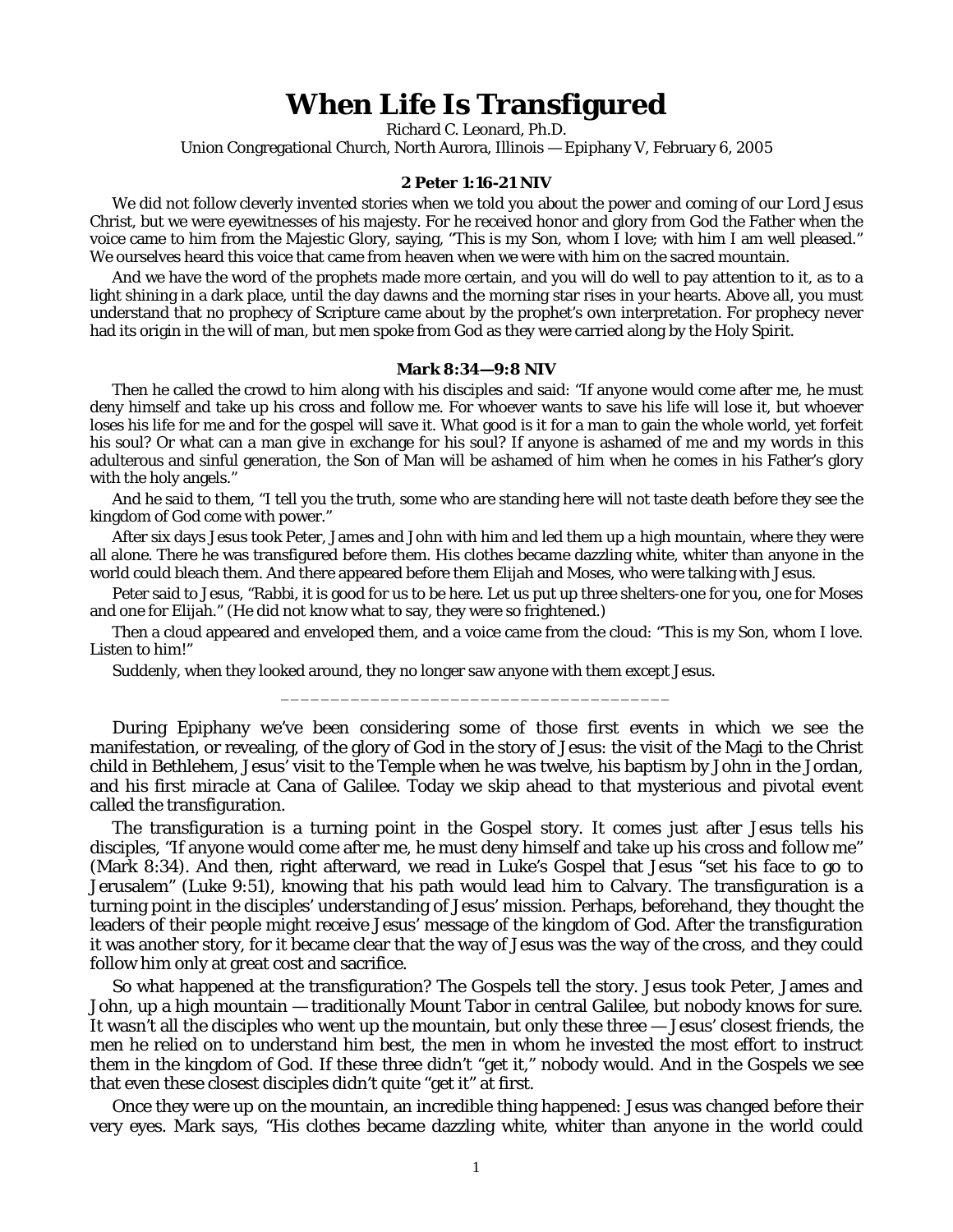bleach them" (Mark 9:3). Luke says that while Jesus was praying, "the appearance of his face changed, and his clothes became as bright as a flash of lightning" (Luke 9:29). It was an *epiphany*, a manifestation of the Father's glory in the Son.

In our evangelical Protestant heritage, we're so used to having everything explainable and understandable. That's why evangelical churches lay so much stress on teaching the Word of God. That's why the sermon is such a big thing in our Sunday worship, and why our Pastoral Search Committee is so eager to hear a prospective candidate preach before bringing him here to Union Congregational. But I have to ask you, how is a *talking head* going to make something like Jesus' transfiguration understandable to us?

On that mountain, the disciples didn't hear a lecture, or an exposition of some truth or doctrine. Instead, they had an experience of what scholars call the *numinous* — an encounter with something mysterious, beyond any rational explanation, something that hits us at the "gut level." The disciples saw the glory of the holy God, and they knew *intuitively* — not with their intellect alone — that they were in his radiant presence. And that's what *worship* is supposed to be, at its core. To worship isn't to listen to somebody talk or see somebody perform. To worship is to be awestruck by the majesty and *mystery* of Christ, in such a way that all we can do is humbly bow before him and exclaim, "My Lord and my God!"

Peter, James and John saw "the glory of God in the face of Christ" (2 Corinthians 4:6). And then they saw something else. Two other mysterious figures appeared "in glorious splendor," as Luke says, conversing with Jesus. They were Moses and Elijah, and Luke tells us they spoke with Jesus "about his departure, which he was about to bring to fulfillment at Jerusalem" (Luke 9:31).

What's going on here? Why these two men from the Old Testament story, Moses and Elijah? Moses is the great prophet of the *foundation* of Israel, God's spokesman through whom he gave his covenant and his commandments and his law — the Torah, the Books of Moses. And Elijah is the prophet of the *consummation* of Israel in the day of the Lord. To see all this, we have only to read the *last three verses* of our English Old Testament, Malachi 4:4-6:

*Remember the law of my servant Moses, the decrees and laws I gave him at Horeb for all Israel. See, I will send you the prophet Elijah before that great and dreadful day of the Lord comes. He will turn the hearts of the fathers to their children, and the hearts of the children to their fathers; or else I will come and strike the land with a curse.*

In other words, Moses and Elijah represent the fulness of God's covenant with his chosen people. And here they appear with Jesus, speaking with him about his coming "departure" in Jerusalem. What are the Gospels telling us? That Jesus' crucifixion and resurrection are the completion, the fulfillment, of everything God has planned for that special people he has called to serve him. For the disciples, the Holy Scriptures were the writings we call the Old Testament. Moses and Elijah are the beginning and the end of the Old Testament — and here they appear in glory speaking with Jesus about *his cross*, the true meaning and goal of all Scripture.

Peter didn't understand this at first. He didn't know what to make of this awesome, glorious appearance especially after Moses and Elijah showed up. Mark says he was frightened by this experience, and didn't know what to say. And can we blame him? I would be scared, too. But it seems Peter wanted this vision to last till he could get his mind around it. He wants to stay on the "spiritual high" long enough to absorb it. Maybe that's why he blurts out, "Rabbi, it's a good thing *we're* here. We'll just put up three shelters — one for you, one for Moses and one for Elijah — so they can stick around for a while."

But this encounter with the radiant holiness of the Lord isn't something we can manage. We can't put it in a box and take it home to remember it later. We can't enshrine it in a shelter or a building so we can control it. In worship, we meet God on his own terms, not ours. Whenever his people gather, he's present — the New Testament is clear about that — and we need always to celebrate his presence. But his coming into our midst isn't so that we can bask in some kind of good feeling. He comes to us to reveal himself in his glory, and to speak to us about *who he is* and *what he wants us to do.*

And so it was with Peter and the others, for suddenly a mysterious cloud appeared, and a voice came from the cloud: "This is my Son, whom I love. Listen to him!" (Mark 9:7). These are almost the same words Jesus heard when the Holy Spirit came upon him at his baptism. These words are the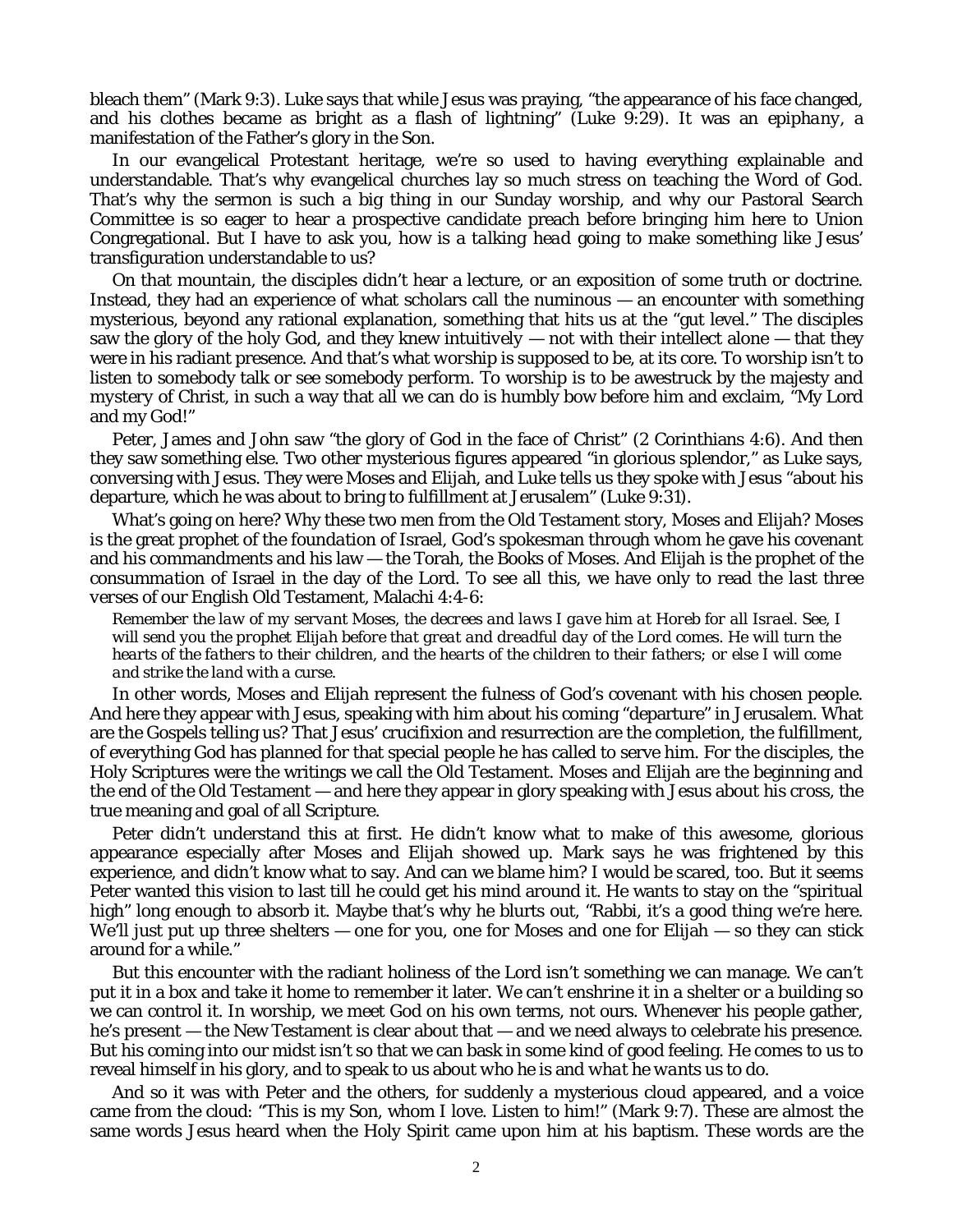declaration that Jesus of Nazareth is the Lord's Christ, the Messiah who is to redeem God's people and fulfill his purpose for them. Again and again in the Gospels, we meet with these reminders of who Jesus really is, as if the disciples just couldn't see it at first. And, in truth, it took Jesus' resurrection from the dead to drive home the point with finality — so that Peter could stand up on the Day of Pentecost and declare, "Therefore God has made him both Lord and Christ, this Jesus whom you crucified" (Acts 2:36).

But the voice from the cloud is more than a declaration of who Jesus is. The voice also utters a command, something we're to do in response. Whenever we encounter the *epiphany* of the glory of Christ, we also hear the voice of God telling us what to do. Sometimes God uses the voice of others to direct us; at the wedding of Cana, we hear it through Jesus' mother, who says to the servants, "Do whatever he tells you." And we hear a similar instruction here in the voice from the cloud: "This is my Son, whom I love. Listen to him!"

It's not enough to say we've had an experience of God's presence, of his love and mercy. It's not enough to try to get him to *listen to us* in prayer, and answer our requests. When we meet Christ in his glory, we're to *listen to him* and obey him. We're to follow the voice that comes to us from the words of Holy Scripture, the voice of the Spirit of Christ that quickens Scripture to us, the voice of our informed conscience that draws us to the teachings of Jesus recorded for us in the Word of God.

No, Peter didn't understand all this at first, when he saw the transfigured Christ speaking with Moses and Elijah, and heard that voice from the cloud. I'm so glad Peter is in the Gospel story, because we can all identify with him — the dense, fumbling guy that just doesn't "get it" at first and has to have the truth pounded into his head till finally he begins to "see the light." And eventually Peter does "get it," he finally comes to understand what the transfiguration is all about. Later, looking back after many years as an apostle and preacher of Christ, he wrote about the transfiguration in his Second Letter:

*We did not follow cleverly invented stories when we told you about the power and coming of our Lord Jesus Christ, but we were eyewitnesses of his majesty. For he received honor and glory from God the Father when the voice came to him from the Majestic Glory, saying, "This is my Son, whom I love; with him I am well pleased." We ourselves heard this voice that came from heaven when we were with him on the sacred mountain. And we have the word of the prophets made more certain, and you will do well to pay attention to it, as to a light shining in a dark place, until the day dawns and the morning star rises in your hearts* (2 Peter 1:16-19).

Notice how much of Peter's language is filled with the imagery of light: *glory, shining, dawn, morning star*. Peter, finally, "saw the light" and understood Jesus' mission. He understood how *brilliant* Jesus was, even in the sense that Jesus had a better idea of God's purpose than anyone else in that time and place. Yes, Jesus is our Healer and Savior and Lord, but he's also a smart guy, a thinker, a *brilliant intellect*. He takes all the false and partial ideas of how God is supposed to vindicate his people Israel, and carries them to a new and higher plane that includes God's purpose for *all* people, so that God's new Israel comes to include everyone — Jew, Gentile, European, Asian, African, male, female, rich, poor, young, old, educated, unschooled — *everyone* who calls on the name of Jesus and unites with him in the body of Christ. And, as the transfiguration shows, we all come into that higher purpose, and join the family of God, through the cross, through the "departure" he was to bring to fulfillment in Jerusalem.

And so, Jesus is transfigured. But what about Peter? Does he come to share in the transfiguration of his Lord, so that his own life takes on the radiance of Christ? The New Testament suggests that something like that took place. I don't see how Peter could have done what he did, and taken the risks he took, unless a radical change took place in his life. We have only to think of what happened on the Day of Pentecost, when Peter stood up in the same city where Jesus had been crucified only a few weeks before and declared, "God has made him both Lord and Christ, this Jesus whom you crucified. . . . Repent, and be baptized every one of you in the name of Jesus Christ for the forgiveness of your sins" (Acts 2:36, 38). Later, in the Book of Acts, we read that people carried their sick into the streets hoping that even Peter's *shadow* might fall on them, so they could be healed. Peter wasn't the only one; in the same book we read that people carried handkerchiefs or aprons from Paul's body and